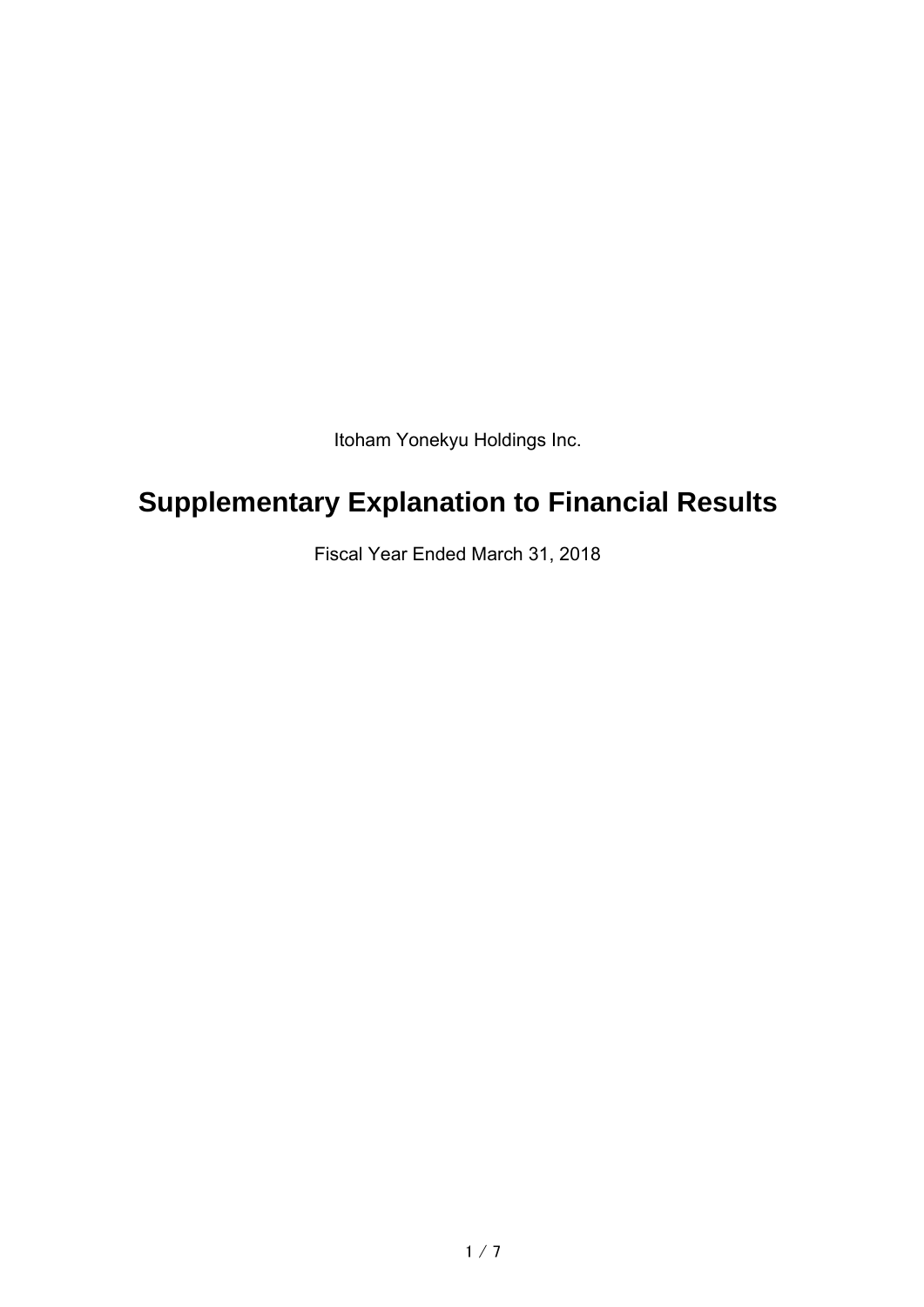#### 1) Summary of Financial Results

|                              |                 |            |                   |            |                   | (Million Yen, %)      |
|------------------------------|-----------------|------------|-------------------|------------|-------------------|-----------------------|
|                              | Actual 2017     | % of Sales | Actual 2016       | % of Sales | Change            |                       |
| <b>Sales</b>                 | 831,865         |            | 792,564           |            | 39,300            | 5.0                   |
| Gross Profit                 | 130,649         | 15.7       | 128,212           | 16.2       | 2,437             | 1.9                   |
| S, G & A Expenses            | 109,087         | 13.1       | 106,756           | 13.5       | 2,330             | 2.2                   |
| Operating Income             | 21,562          | 2.6        | 21,455            | 2.7        | 106               | 0.5                   |
| Non-operating Income         | 1,765           |            | 1,942             |            | ▲ 177             | $\blacktriangle$ 9.1  |
| Non-operating Expenses       | $\Delta$ 1,359  |            | $\triangle$ 1,454 |            | 94                |                       |
| Equity Method Gain/Loss      | 2,455           |            | 2,939             |            | ▲ 484             | $\blacktriangle$ 16.5 |
| Net Non-operating Gain/Loss  | 2,861           |            | 3,428             |            | ▲ 567             | $\triangle$ 16.5      |
| Ordinary Income              | 24,423          | 2.9        | 24,884            | 3.1        | ▲ 460             | $\triangle$ 1.9       |
| Extra-ordinary Gain          | 1,084           |            | 2,731             |            | $\triangle$ 1,647 | $\triangle$ 60.3      |
| <b>Extra-ordinary Loss</b>   | $\triangle$ 640 |            | $\Delta$ 1,589    |            | 949               |                       |
| Net Extra-ordinary Gain/Loss | 444             |            | 1,142             |            | ▲ 698             | $\triangle$ 61.1      |
| Income Before Taxes          | 24,867          |            | 26,027            |            | $\triangle$ 1,159 | $\blacktriangle$ 4.5  |
| Net Income                   | 15,784          | 1.9        | 18,038            | 2.3        | ▲ 2,253           | ▲ 12.5                |

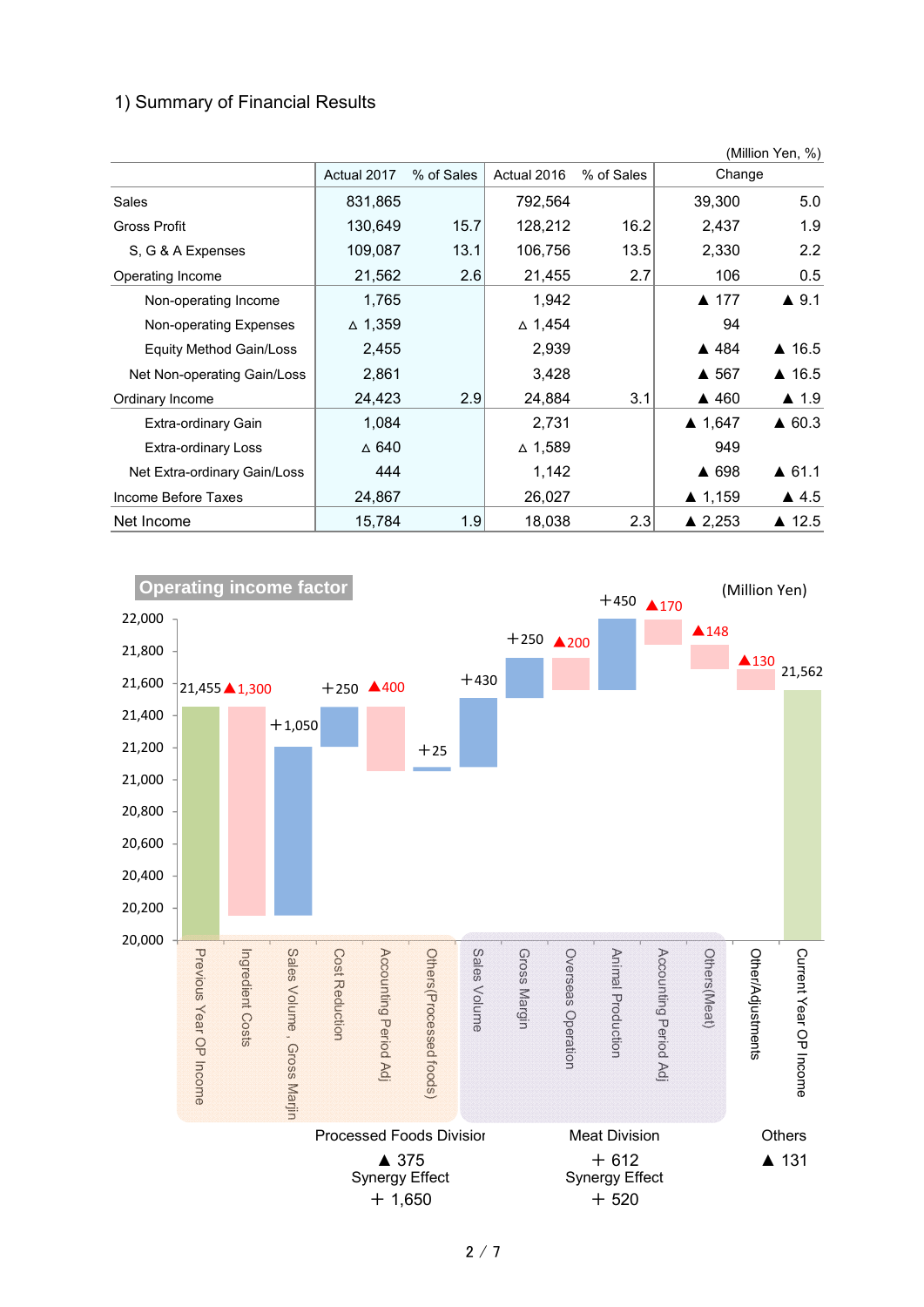## 2) Segment Information

## (1) Operating Segment Information

| (Million Yen, %)         |              |             |              |                      |
|--------------------------|--------------|-------------|--------------|----------------------|
|                          |              | Actual 2017 | Actual 2016  | Change               |
| Processed Foods Division | <b>Sales</b> | 287,502     | 277,295      | 10,207               |
|                          | OP Margin    | 10,764      | 11,139       | ▲ 375                |
|                          | % of Sales   | 3.7         | 4.1          | $\triangle$ 0.4      |
| <b>Meat Division</b>     | Sales        | 540,107     | 511,067      | 29,040               |
|                          | OP Margin    | 11,432      | 10,820       | 612                  |
|                          | % of Sales   | 2.1         | 2.1          | $\triangle$ 0.0      |
| Others/Adjustments       | Sales        | 4,255       | 4,201        | 53                   |
|                          | OP Margin    | ∆ 634       | $\Delta$ 504 | ▲ 131                |
| Consolidated             | Sales        | 831,865     | 792,564      | 39,300               |
|                          | OP Margin    | 21,562      | 21,455       | 106                  |
|                          | % of Sales   | 2.6         | 2.7          | $\blacktriangle$ 0.1 |

## **Operating Income Factors**

| <b>Processed Foods Division</b> | (Million Yen)     |
|---------------------------------|-------------------|
|                                 | Change            |
| <b>Ingredient Costs</b>         | $\triangle$ 1,300 |
| Sales Volume, Gross Marjir      | 1,050             |
| <b>Cost Reduction</b>           | 250               |
| <b>Accounting Period Adj</b>    | $\triangle$ 400   |
| <b>Others</b>                   | 25                |
| Total                           | ▲ 375             |
| <b>Synergy Effect</b>           | 1.650             |

| <b>Processed Foods Division</b> | (Million Yen)     | <b>Meat Division</b>         | (Million Yen)   |
|---------------------------------|-------------------|------------------------------|-----------------|
|                                 | Change            |                              | Change          |
| <b>Ingredient Costs</b>         | $\triangle$ 1,300 | Sales Volume                 | 430             |
| Sales Volume, Gross Marjir      | 1,050             | Gross Margin                 | 250             |
| <b>Cost Reduction</b>           | 250               | <b>Overseas Operation</b>    | $\triangle$ 200 |
| <b>Accounting Period Adj</b>    | ▲ 400             | Animal Production            | 450             |
| Others                          | 25                | <b>Accounting Period Adj</b> | ▲ 170           |
| Total                           | ▲ 375             | <b>Others</b>                | ▲ 148           |
| Synergy Effect                  | 1,650             | Total                        | 612             |
|                                 |                   | <b>Synergy Effect</b>        | 520             |

## (2) Sales by Market

|                    |             |             | (Million Yen) |
|--------------------|-------------|-------------|---------------|
|                    | Actual 2017 | Actual 2016 | Change        |
| Japan              | 733,926     | 701,122     | 32,804        |
| Asia               | 27,485      | 23,852      | 3,633         |
| North America      | 24,100      | 23,130      | 970           |
| Oceania            | 26,985      | 24,335      | 2,650         |
| Europe             | 15,340      | 15,726      | ▲ 386         |
| <b>Others</b>      | 4,026       | 4,396       | ▲ 370         |
| Total              | 831,865     | 792,564     | 39,300        |
| Overseas Sales (%) | 11.8        | 11.5        | 0.2           |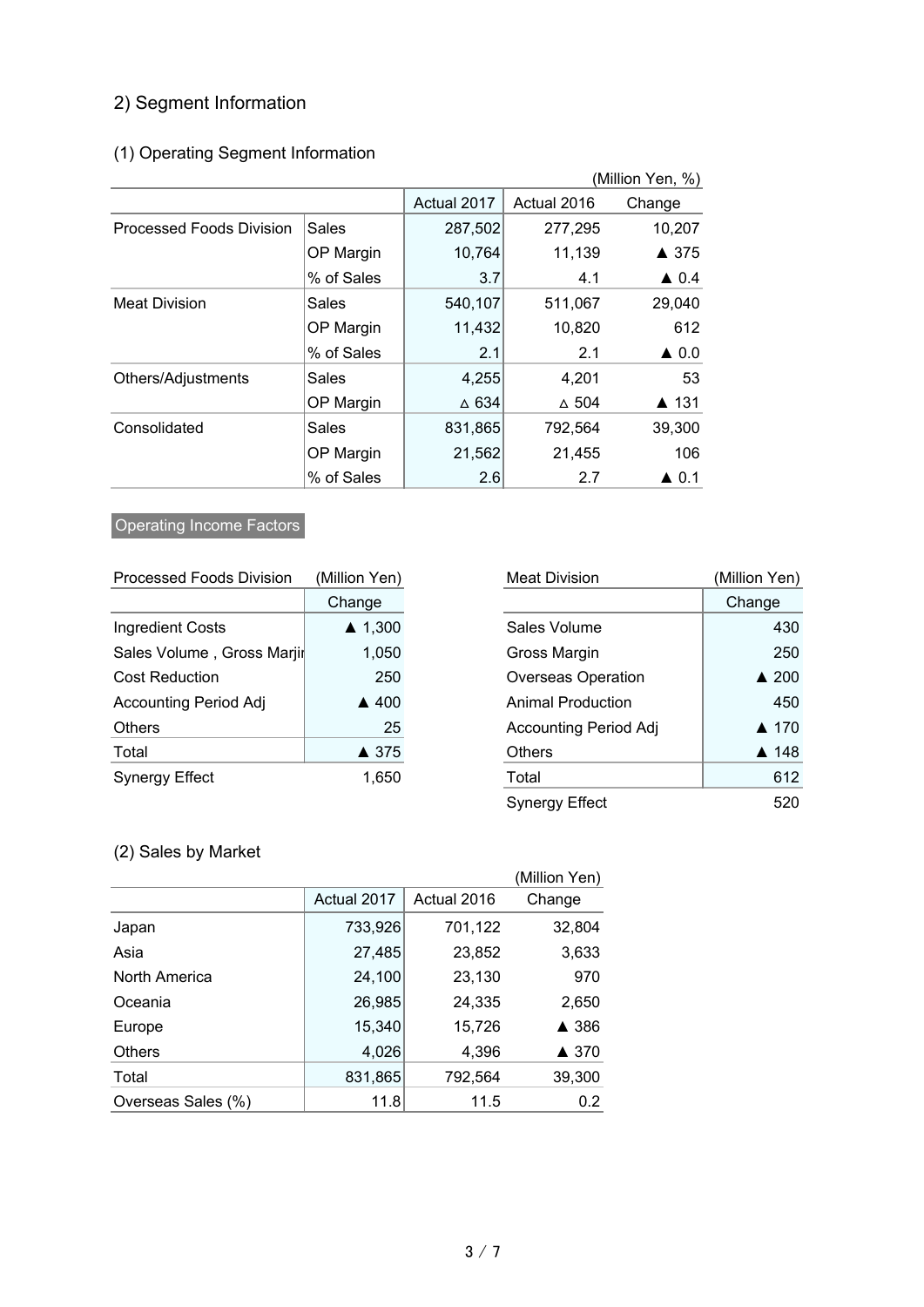#### 3) Financial Data

**Sales**

| (Million Yen, %)       |         |                         |        |     |                                                                               |  |
|------------------------|---------|-------------------------|--------|-----|-------------------------------------------------------------------------------|--|
|                        |         | Actual 2017 Actual 2016 | Change |     | Impact of<br>fluctuations in<br>foreign exchange<br>rates related to<br>ANZCO |  |
| Ham/Sausage            | 176,931 | 172,914                 | 4,017  | 2.3 | 13 <sup>1</sup>                                                               |  |
| <b>Processed Foods</b> | 129,851 | 121,720                 | 8,131  | 6.7 | 817                                                                           |  |
| Meat                   | 510,622 | 483,555                 | 27,067 | 5.6 | 4,973                                                                         |  |
| <b>Others</b>          | 14,459  | 14,375                  | 84     | 0.6 |                                                                               |  |
| Total                  | 831,865 | 792,564                 | 39,300 | 5.0 | 5,804                                                                         |  |

## **SG & A Expenses**

|                       |         |                         |                    | (Million Yen, %)     |
|-----------------------|---------|-------------------------|--------------------|----------------------|
|                       |         | Actual 2017 Actual 2016 | Change             |                      |
| Labor Expenses        | 36,329  | 35,943                  | 386                | 1.1                  |
| Shipping / Handling   | 30,222  | 28,798                  | 1,424              | 4.9                  |
| Advertisement         | 7,526   | 7,061                   | 465                | 6.6                  |
| Sales Fees            | 6,626   | 6,536                   | 90                 | 1.4                  |
| Packing               | 3,389   | 3,336                   | 54                 | 1.6                  |
| Depreciation          | 1,588   | 1,674                   | $\triangle$ 85     | $\blacktriangle$ 5.1 |
| <b>Other Expenses</b> | 23,407  | 23,409                  | $\blacktriangle$ 1 | $\triangle$ 0.0      |
| Total                 | 109,087 | 106,756                 | 2,330              | 2.2                  |

## **Non-Operational G/L**

|                      |       |                         | (Million Yen, %)                         |
|----------------------|-------|-------------------------|------------------------------------------|
|                      |       | Actual 2017 Actual 2016 | Change                                   |
| <b>Equity Method</b> | 2,455 | 2,940                   | $\triangle$ 16.5<br>▲ 485                |
| Financing            | △436  | $\triangle$ 517         | 81                                       |
| <b>Others</b>        | 842   | 1,005                   | $\blacktriangle$ 164<br>$\triangle$ 16.2 |
| Total                | 2,861 | 3,428                   | $\triangle$ 16.5<br>▲ 567                |

#### \*Major G/L( Equity in earnings of affiliates)

|      | Actual 2017 Actual 2016 |       | Change          |
|------|-------------------------|-------|-----------------|
| MIY  | 968.                    | 1.558 | $\triangle$ 590 |
| IPC. | 1.340                   | 1.150 | 190             |

## **Extra-ordinary Gain/Loss**

|                            |                 |                         | (Million Yen, %)                      |
|----------------------------|-----------------|-------------------------|---------------------------------------|
|                            |                 | Actual 2017 Actual 2016 | Change                                |
| <b>Sales of Securities</b> | 746             | 1.977                   | $\triangle$ 1.231<br>$\triangle$ 62.2 |
| Others                     | $\triangle$ 302 | $\triangle$ 834         | 532                                   |
| Total                      | 444             | 1.143                   | ▲ 698<br>▲ 61.2                       |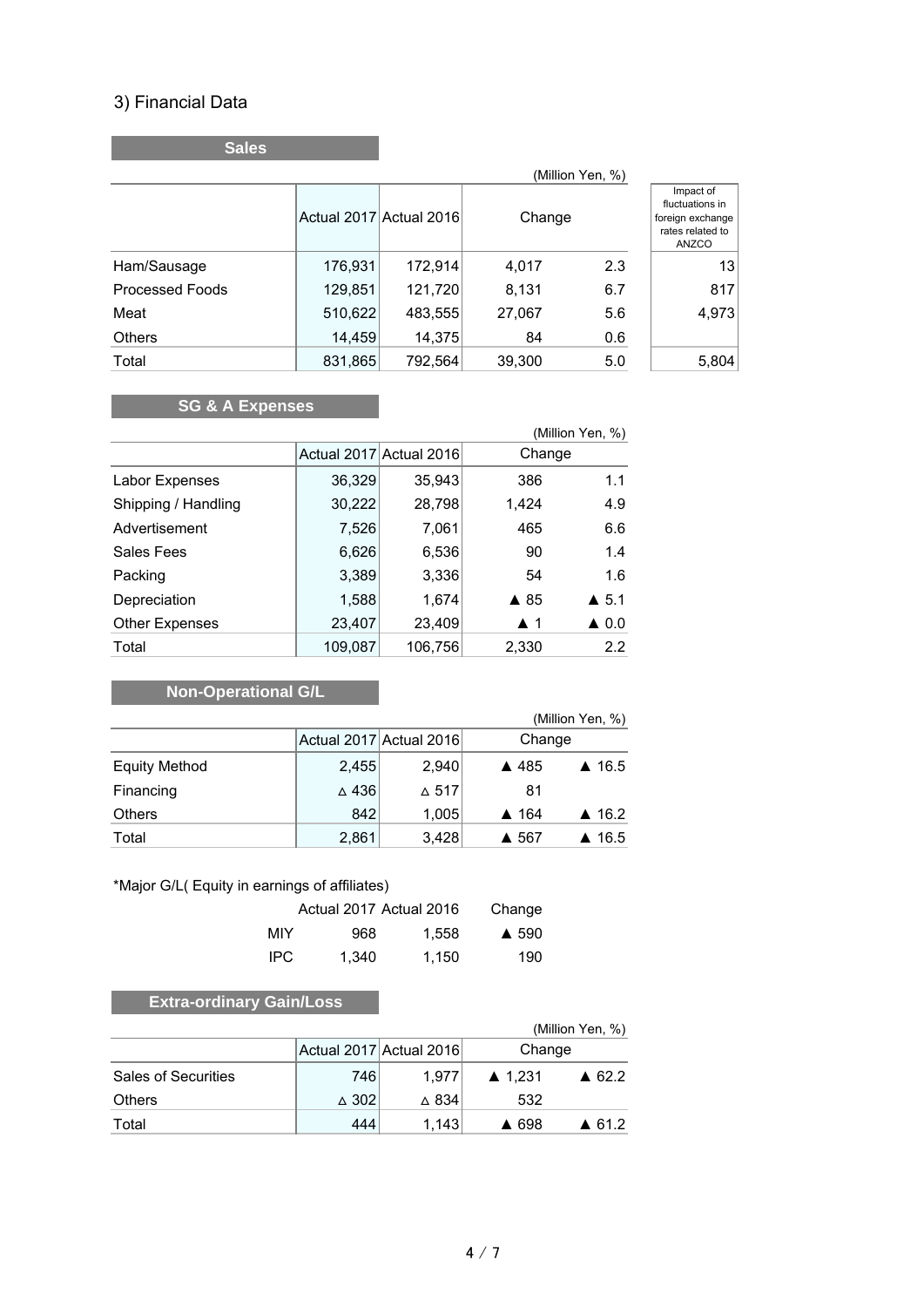#### 4) Forecast of Business Results and Dividends

#### **Business Results Forecast**

|                     |                   |                         |                 |        |             | (Million Yen) |
|---------------------|-------------------|-------------------------|-----------------|--------|-------------|---------------|
|                     | <b>First Half</b> |                         | Second Half     |        | Year        |               |
|                     | 2018 F'cast       | Change                  | 2018 F'cast     | Change | 2018 F'cast | Change        |
| Sales               | 425,000           | 8,363                   | 425,000         | 9,772  | 850,000     | 18,135        |
| Operating Income    | 11,000            | ▲ 434                   | 12,000          | 1,872  | 23,000      | 1,438         |
| Non-operating G/L   | 1,000             | $\blacktriangle$ 117    | 1,000           | ▲ 744  | 2,000       | ▲ 861         |
| Ordinary Income     | 12,000            | 552<br>$\blacktriangle$ | 13,000          | 1,129  | 25,000      | 577           |
| Extra-ordinary G/L  | 300               | 96                      | $\triangle$ 300 | ▲ 540  | 0           | ▲ 444         |
| Income Before Taxes | 12,300            | ▲ 456                   | 12,700          | 589    | 25,000      | 133           |
| Net Income          | 8,000             | ▲ 418                   | 8,500           | 1,134  | 16,500      | 716           |

#### **CONSIDERED EXECUTES** Dividends Forecasts

|               |       |       | End of Year   EPS F'cast   Payout Ratio |
|---------------|-------|-------|-----------------------------------------|
|               | Yen   | Yenl  | $\%$                                    |
| 2017 Actual   | 17.00 | 53.22 | 31.9                                    |
| 2018 Forecast | 17.00 | 55.63 | 30.6                                    |

#### **Operating Segment Information Forecast**

| (Million Yen, %)         |            |                   |                 |                 |                 |                 |        |
|--------------------------|------------|-------------------|-----------------|-----------------|-----------------|-----------------|--------|
|                          |            | <b>First Half</b> |                 | Second Half     |                 | Year            |        |
|                          |            | 2018 F'cast       | Change          | 2018 F'cast     | Change          | 2018 F'cast     | Change |
| Processed Foods Division | Sales      | 146,700           | 6,571           | 153,300         | 5,927           | 300,000         | 12,498 |
|                          | OP Margin  | 6,000             | 100             | 5,500           | 636             | 11,500          | 736    |
|                          | % of Sales | 4.1               | $\triangle$ 0.1 | 3.6             | 0.3             | 3.8             | 0.1    |
| <b>Meat Division</b>     | Sales      | 276,000           | 1,578           | 269,500         | 3,815           | 545,500         | 5,393  |
|                          | OP Margin  | 5.200             | ▲ 702           | 6,800           | 1.270           | 12,000          | 568    |
|                          | % of Sales | 1.9               | $\triangle$ 0.3 | 2.5             | 0.4             | $2.2^{\circ}$   | 0.1    |
| Others/Adjustments       | Sales      | 2,300             | 215             | 2,200           | 30 <sub>1</sub> | 4,500           | 245    |
|                          | OP Margin  | $\triangle 200$   | 168             | $\triangle$ 300 | $\triangle$ 34  | $\triangle$ 500 | 134    |
| Consolidated             | Sales      | 425,000           | 8,363           | 425,000         | 9,772           | 850,000         | 18,135 |
|                          | OP Margin  | 11,000            | ▲ 434           | 12,000          | 1,872           | 23,000          | 1,438  |
|                          | % of Sales | 2.6               | 0.0             | 2.8             | 0.0             | 2.7             | 0.0    |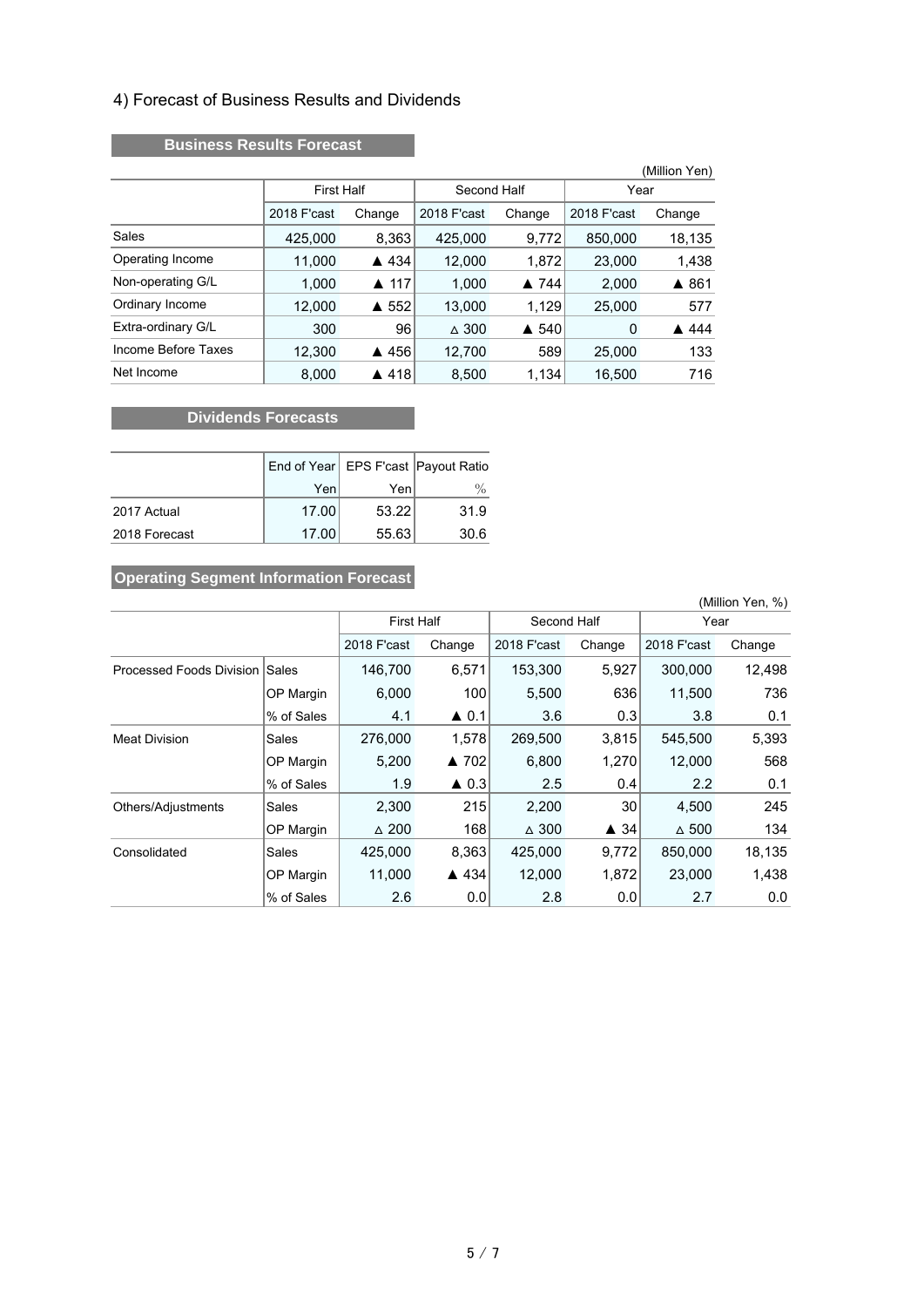**Operating Income Variance (forecast)**